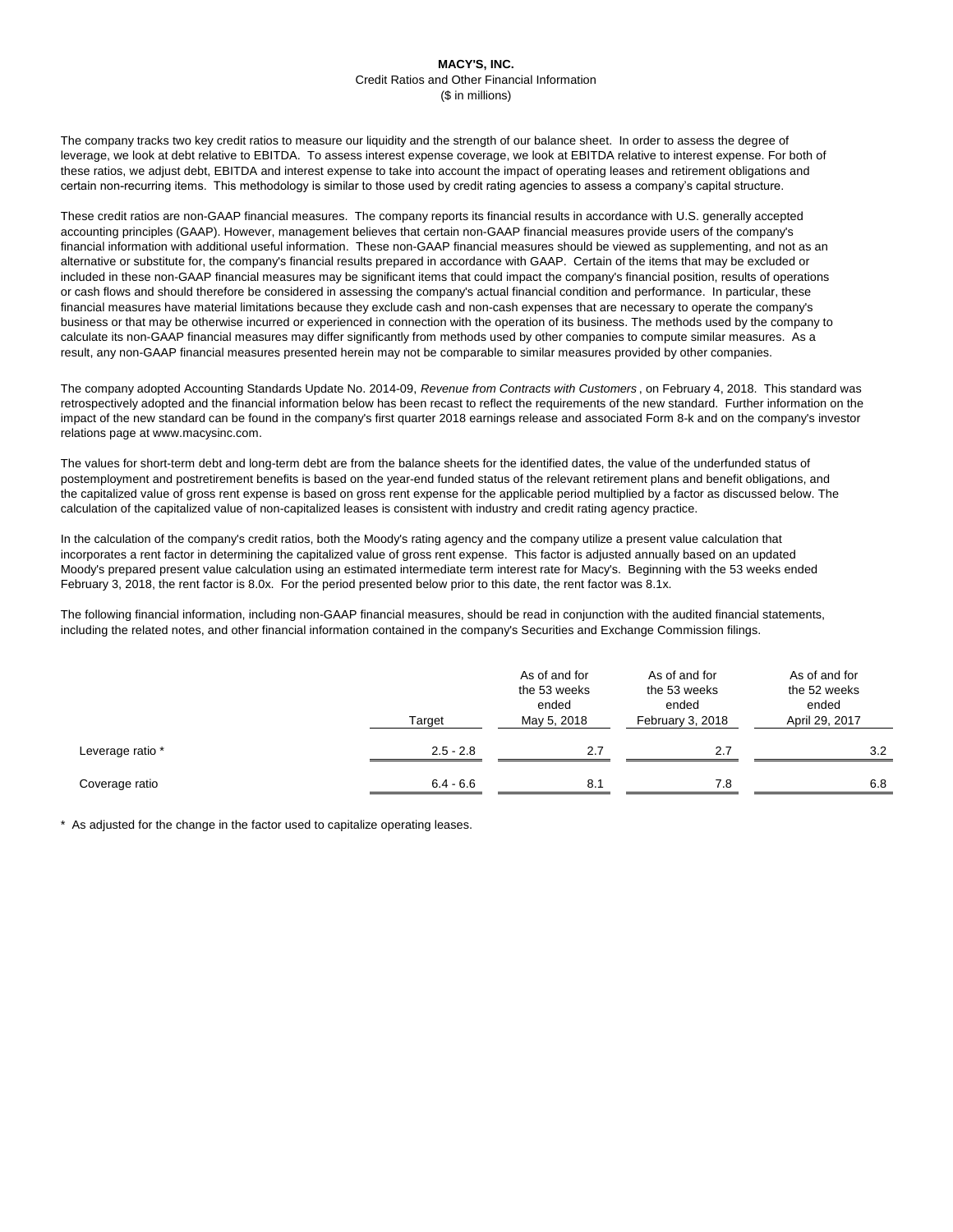# **MACY'S, INC.** Credit Ratios and Other Financial Information (\$ in millions)

### **Adjusted EBITDA**

Management believes that Adjusted EBITDA is a useful measure in evaluating the company's ability to generate cash flow from its operations.

As computed below, Adjusted EBITDA represents earnings before interest, taxes and depreciation and amortization, adjusted to exclude the effects of impairment, restructuring, store closing and other costs, settlement charges, gross rent expense, and the excess of the net periodic benefit costs of the company's postemployment and postretirement benefit obligations over the related service cost components of such benefit costs.

|                                                                                                                            |                | As of and for<br>the 53 weeks<br>ended<br>May 5, 2018 |    | As of and for<br>the 53 weeks<br>ended<br>February 3, 2018 |    | As of and for<br>the 52 weeks<br>ended<br>April 29, 2017 |  |
|----------------------------------------------------------------------------------------------------------------------------|----------------|-------------------------------------------------------|----|------------------------------------------------------------|----|----------------------------------------------------------|--|
| Most Comparable GAAP Measure:                                                                                              |                |                                                       |    |                                                            |    |                                                          |  |
| Net income                                                                                                                 | æ.             | 1,609                                                 | \$ | 1,555                                                      | \$ | 574                                                      |  |
| Non-GAAP Measure:                                                                                                          |                |                                                       |    |                                                            |    |                                                          |  |
| Net income                                                                                                                 | $\mathfrak{L}$ | 1,609                                                 | \$ | 1,555                                                      | \$ | 574                                                      |  |
| Add back interest expense                                                                                                  |                | 306                                                   |    | 321                                                        |    | 354                                                      |  |
| Add back (deduct) net premiums on early retirement of debt                                                                 |                | (13)                                                  |    | (10)                                                       |    | 3                                                        |  |
| Deduct interest income                                                                                                     |                | (14)                                                  |    | (11)                                                       |    | (5)                                                      |  |
| Add back (deduct) federal, state and local income tax expense (benefit)                                                    |                | (54)                                                  |    | (39)                                                       |    | 346                                                      |  |
| Add back restructuring, impairment, store closing and other costs                                                          |                | 204                                                   |    | 186                                                        |    | 479                                                      |  |
| Add back settlement charges                                                                                                |                | 105                                                   |    | 105                                                        |    | 85                                                       |  |
| Add back depreciation and amortization                                                                                     |                | 983                                                   |    | 991                                                        |    | 1,041                                                    |  |
| Add back gross rent expense (Note 1)                                                                                       |                | 338                                                   |    | 338                                                        |    | 339                                                      |  |
| Deduct net periodic benefit costs of the postemployment and<br>postretirement benefit obligations in excess of the service |                |                                                       |    |                                                            |    |                                                          |  |
| cost components (Note 2)                                                                                                   |                | (55)                                                  |    | (57)                                                       |    | (57)                                                     |  |
| <b>Adjusted EBITDA</b>                                                                                                     |                | 3,409                                                 |    | 3,379                                                      |    | 3,159                                                    |  |

#### Note 1

The add back of gross rent expense in calculating Adjusted EBITDA treats the company's periodic rent expense under the relevant lease agreements in a manner consistent with the company's owned properties.

| Real estate<br>Personal property |     | 328 |     |     |
|----------------------------------|-----|-----|-----|-----|
|                                  | 338 |     | 338 | 339 |

#### Note 2

The add back of the excess net periodic benefit cost of the company's postemployment and postretirement benefit obligations over the service cost component of such benefit costs in calculating Adjusted EBITDA recognizes the fact that the service cost components of the net periodic benefit costs are primarily operating type costs and should be included in Adjusted EBITDA, while all other components of the net periodic benefit costs are primarily financing type costs and should be excluded from Adjusted EBITDA. Net periodic benefit costs include, where applicable, service cost, interest cost, expected return on assets, amortization of net actuarial gains and losses and the amortization of prior service costs or credits.

| Net periodic benefit costs:                                |     |      |      |
|------------------------------------------------------------|-----|------|------|
| Pension plan                                               | 79) | (82) | (84) |
| Supplementary retirement plan                              | 31  |      | 31   |
| Postretirement benefit obligations                         |     |      |      |
| Less service cost component of net periodic benefit costs: |     |      |      |
| Pension plan                                               |     | (6)  | (5)  |

Supplementary retirement plan Postretirement benefit obligations

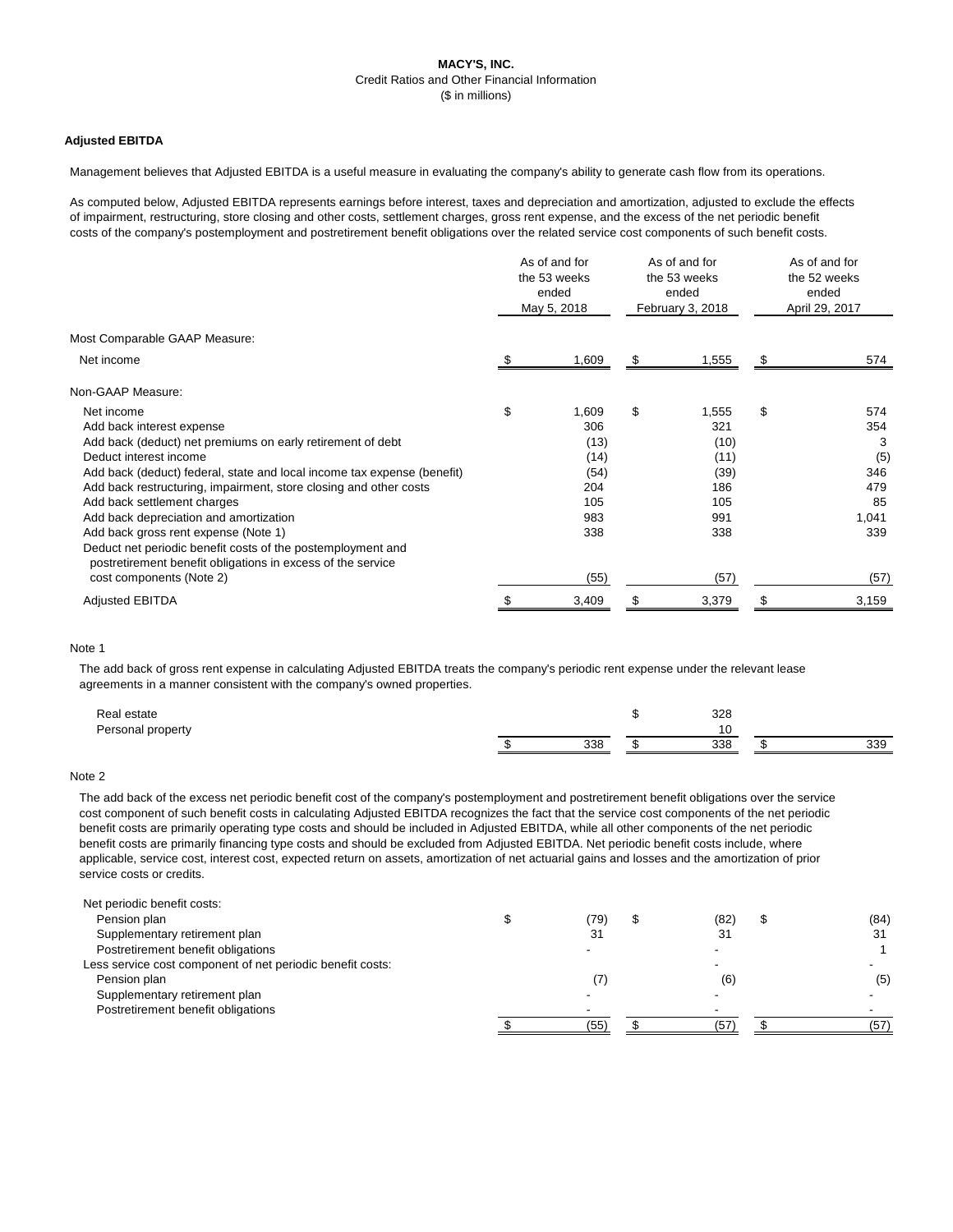## **MACY'S, INC.** Credit Ratios and Other Financial Information (\$ in millions)

### **Leverage ratio**

Management believes that the leverage ratio, as computed below and defined as Adjusted debt divided by Adjusted EBITDA, is a useful measure in evaluating the company's ability to cover its debt-like obligations.

As computed below, Adjusted debt represents the company's short-term and long-term debt, adjusted to include (exclude) certain items as identified below.

As computed above, Adjusted EBITDA represents earnings before interest, taxes and depreciation and amortization, adjusted to exclude the effects of impairment, restructuring, store closing, and other costs, settlement charges, gross rent expense, and the excess of the net periodic benefit costs of the company's postemployment and postretirement benefit obligations over the related service cost components of such benefit costs.

|                                                                                      | As of and for<br>the 53 weeks<br>ended<br>May 5, 2018 |                      | As of and for<br>the 53 weeks<br>ended<br>February 3, 2018 |                      | As of and for<br>the 52 weeks<br>ended<br>April 29, 2017 |                       |
|--------------------------------------------------------------------------------------|-------------------------------------------------------|----------------------|------------------------------------------------------------|----------------------|----------------------------------------------------------|-----------------------|
| Most Comparable GAAP Ratio:                                                          |                                                       |                      |                                                            |                      |                                                          |                       |
| Short-term debt<br>Long-term debt<br>Total debt                                      | $\$\$<br>$\mathfrak{L}$                               | 25<br>5,857<br>5,882 | \$<br>\$                                                   | 22<br>5,861<br>5,883 | \$<br>$\$\$                                              | 313<br>6,412<br>6,725 |
| Net income                                                                           |                                                       | 1,609                | \$                                                         | 1,555                |                                                          | 574                   |
|                                                                                      |                                                       | 3.7                  |                                                            | 3.8                  |                                                          | 11.7                  |
| Non-GAAP Ratio:                                                                      |                                                       |                      |                                                            |                      |                                                          |                       |
| Short-term debt<br>Long-term debt<br>Underfunded status of postemployment and        | \$                                                    | 25<br>5,857          | \$                                                         | 22<br>5,861          | \$                                                       | 313<br>6,412          |
| postretirement benefits (Note 1)<br>Capitalized value of gross rent expense (Note 2) |                                                       | 535<br>2,704         |                                                            | 535<br>2,704         |                                                          | 648<br>2,746          |
| Adjusted debt                                                                        |                                                       | 9,121                | \$                                                         | 9,122                |                                                          | 10,119                |
| <b>Adjusted EBITDA</b>                                                               |                                                       | 3,409                | \$                                                         | 3,379                |                                                          | 3,159                 |
|                                                                                      |                                                       | 2.7                  |                                                            | 2.7                  |                                                          | 3.2                   |

### Note 1

The inclusion of the underfunded status (the amount by which the projected benefit obligation or accumulated postretirement benefit obligation exceeds the fair value of plan assets) of the company's postemployment and postretirement obligations in Adjusted debt treats the company's net liability under the relevant benefit plans as debt equivalents. The assumed tax benefit of 26% represents the tax deductibility of contributions which impact the funded status of the plans.

| Underfunded (overfunded) status:                        |       |       |       |
|---------------------------------------------------------|-------|-------|-------|
| Pension plan                                            | (138) | 138)  | 95    |
| Supplementary retirement plan                           | 703   | 703   | 747   |
| Postretirement benefit obligations                      | 156   | 156   | 186   |
| Less income tax effect of net underfunded status of the |       |       |       |
| pension and supplementary retirement plans and          |       |       |       |
| postretirement benefit obligations                      | (186) | (186) | (380) |
|                                                         | 535   | 535   | 648   |

Note 2

The inclusion of the capitalized value of gross rent expense, as calculated by multiplying the periodic annual reported gross rent expense by a

factor of 8.0x for the periods ending on February 3, 2018 and later, and 8.1x for the prior period presented above.